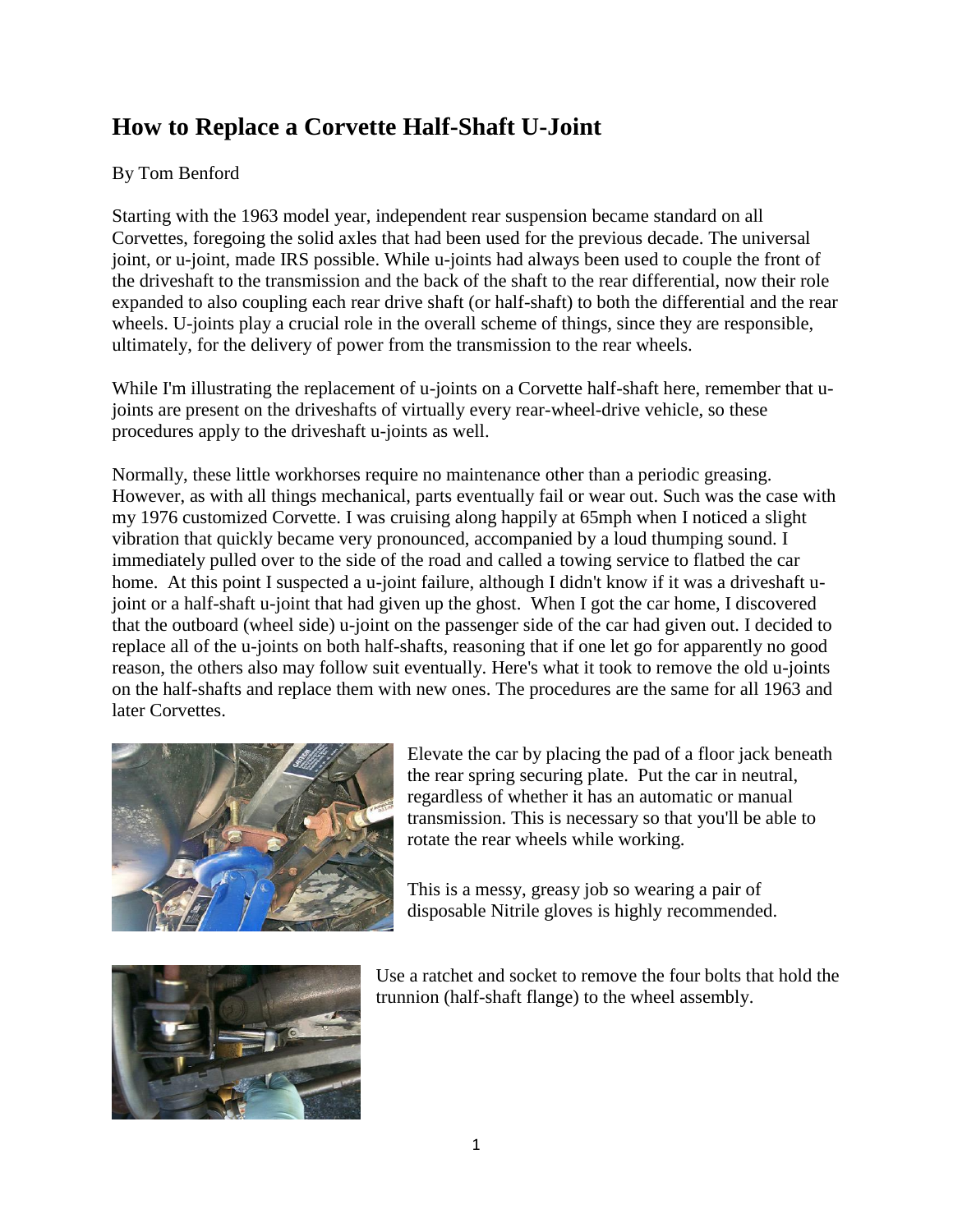

The nuts of the u-bolt that hold the u-joint to the rear differential spline shafts are removed next. A gear wrench definitely makes this task easier, since you'll only have about 7-10° of wrench swing because of the proximity of the struts, spring and stabilizer bar.



When the nuts are off, remove the u-bolts. You may need to wedge a screw driver between the u-bolt and the u-joint bearing cup to persuade them out. With the u-bolts out, by rotating the tire about half-way in either direction, you'll be able to slide the entire half-shaft with u-joints out.



On the workbench, use needle-nosed pliers to remove the snap retainer rings on the u-joints.



Support the half-shaft with a block of wood so the lower bearing cup is elevated from the work surface. Use a 7/8 inch socket and mallet to tap the upper bearing cup down, which will drive the lower cup out of the halfshaft. After removing the lower cup (a pair of vice-grip pliers may make it a bit easier to extract it if it's stubborn), flip the half-shaft over and repeat the process for the remaining bearing cup.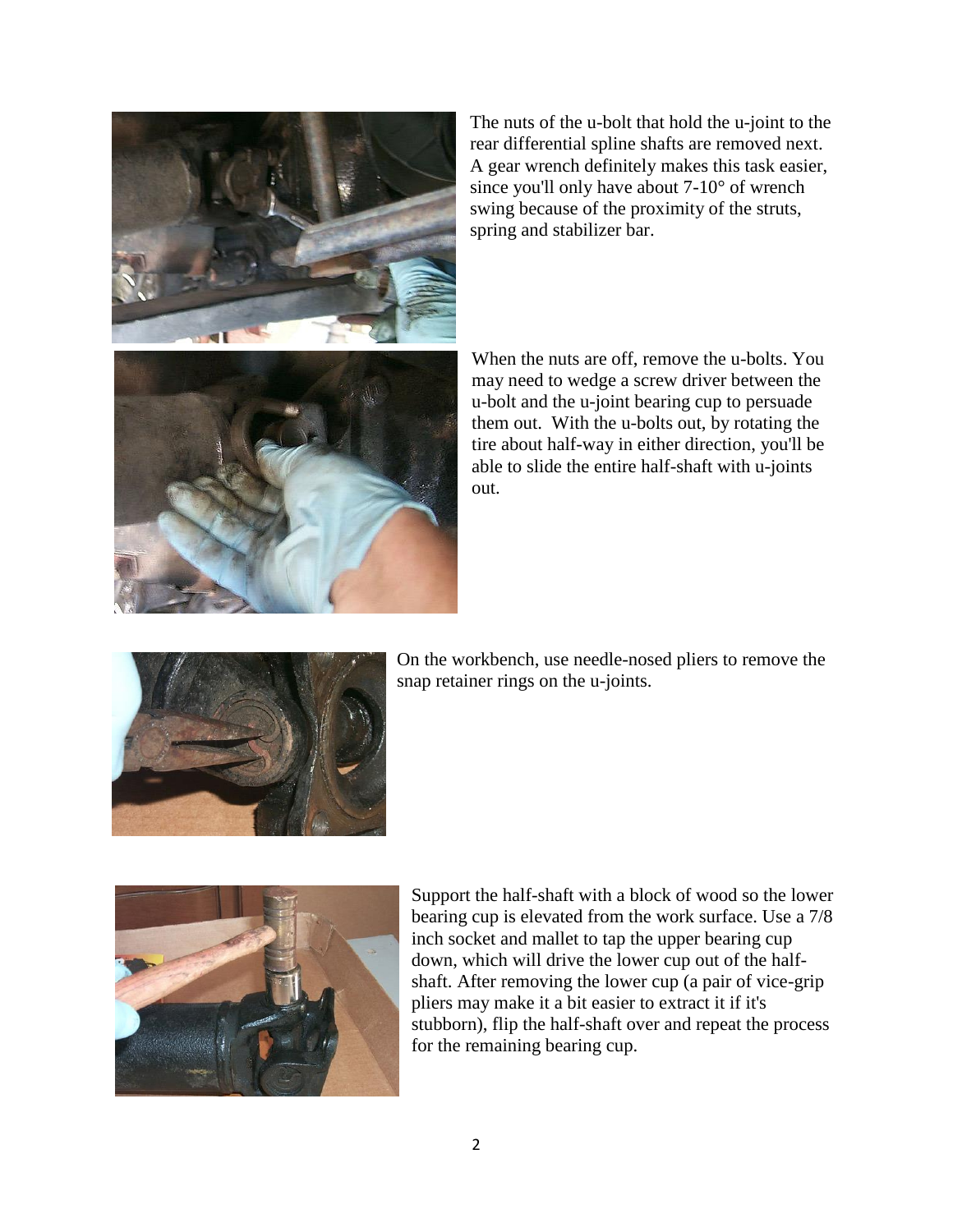

Zip Products also has a special tool available for removing and installing u-joints, shown here. It consists of a sliding cylindrical hammer (top), a receiver cup (lower left) and a button (lower right). The button goes into the lower bout of the sliding hammer and is retained by tightening the four Allen screws for removing u-joints.



The receiver cup is placed on the lower half of the flange to receive the bearing cup as it is driven out. The hammer with the button installed is placed on the upper bearing cup and the sliding weight raised and slammed down to drive the lower bearing cup out. The half-shaft is then flipped over and the procedure repeated to remove the remaining bearing cup.

Here's the gremlin that ruined my ride. As I suspected, the passenger-side outer u-joint had failed when one of its retainer clips came loose, thus allowing the bearing cup to work its way free resulting in the bad vibrations and thumping.



As you can see, the slapping of the u-joint spline against the trunnion made its mark.

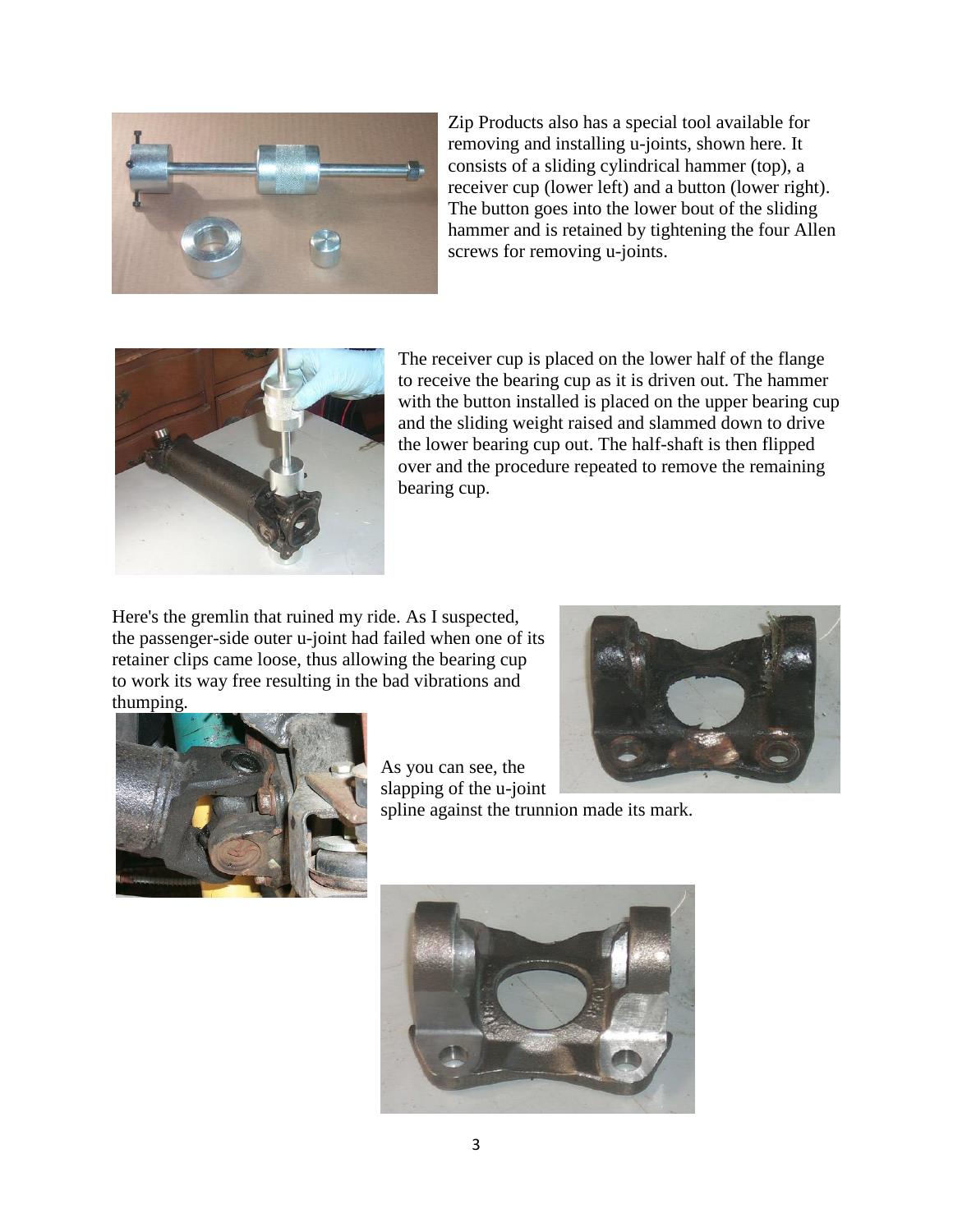For safety's sake, a new trunnion was obtained from Zip Products, shown here prior to giving it a coat of Rust Oleum Satin Black.



Place a new u-joint with the bearing cups removed in the differential-side flange of the half shaft. Be careful when you remove the bearing cups, as they are lined with needle bearings which can fall out fairly easily.



Place a bearing cup on one of the u-joint splines and tap it down with a mallet, then flip it over and repeat the procedure on the other side.

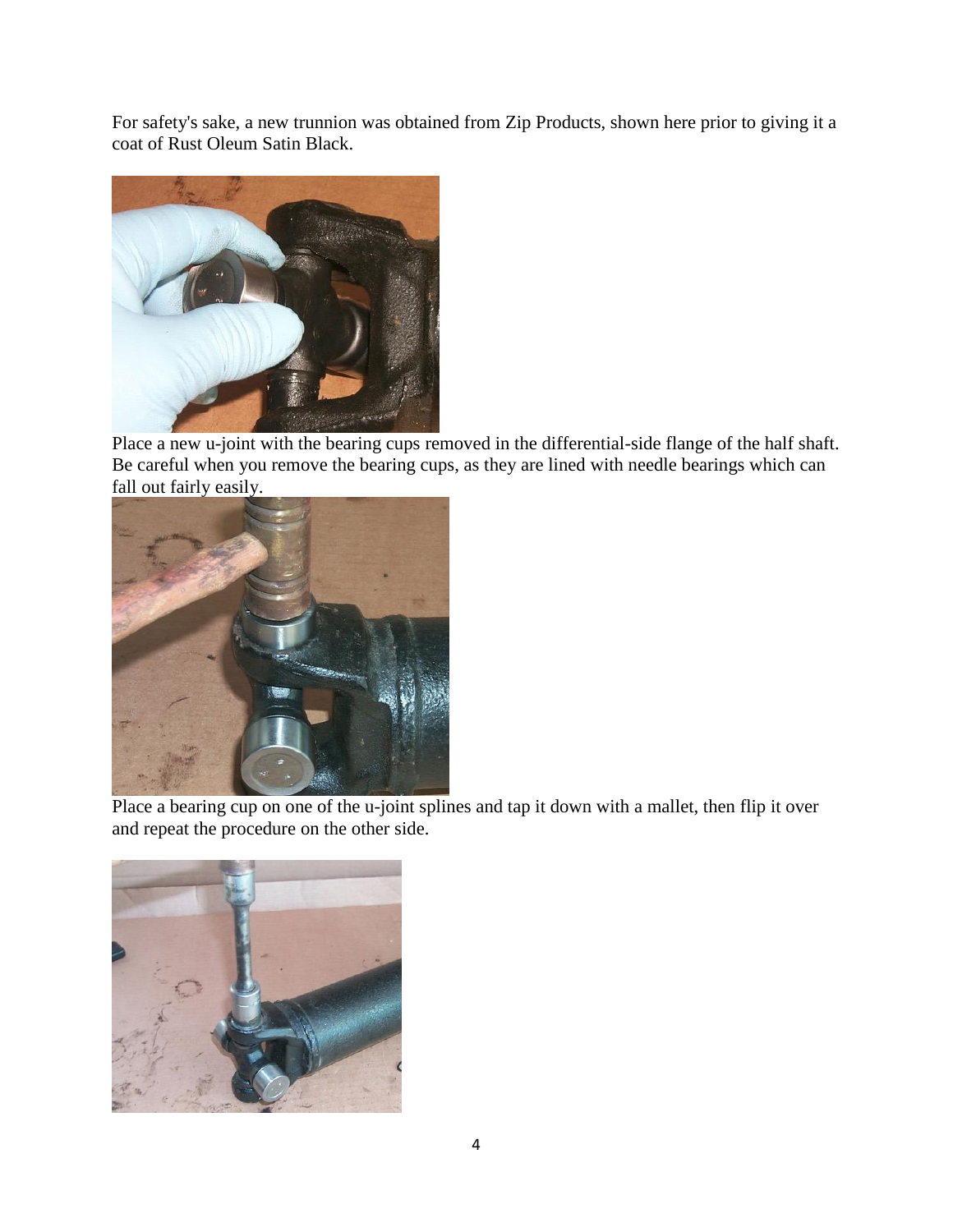You can use a 7/8 inch socket or the Zip tool to sink the bearing cup down just slightly below the groove that holds the snap retainer clip.



Use needle-nosed pliers to install a snap retainer clip over the bearing cup so that it seats in the groove of the flange.



Use a screwdriver and mallet to tap the snap retainer clip all the way into groove; this is very important, since this clip can and will spring out if it isn't solidly seated in the groove.



Next, place a new u-joint sans bearing cups in the trunnion, install the bearing cups using either the 7/8 socket/mallet combo or the Zip tool, install the snap retainer clips and tap them home as shown in the previous steps.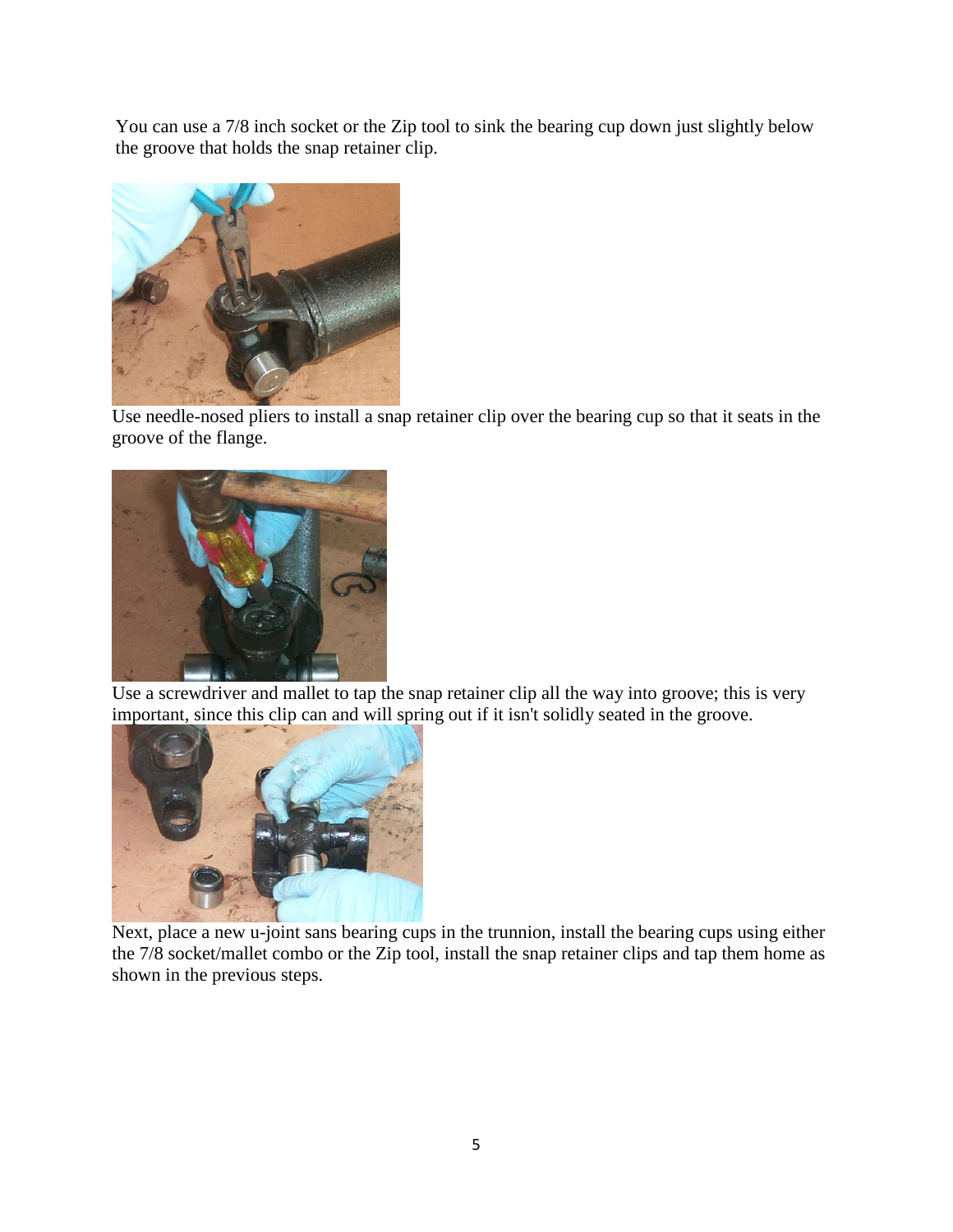

Joining the trunnion with the half-shaft is the next step. Insert the remaining ends of the ujoint (with bearing cups removed) into the half shaft, then place a bearing cup on one end.



Repeat the installation procedures as before to seat the bearing cups using either the Zip tool or the socket/mallet combo again. Then install the snap retainer clips and make sure they are seated properly.



Here's the half-shaft with new u-joints at both ends, ready to go back in the car.